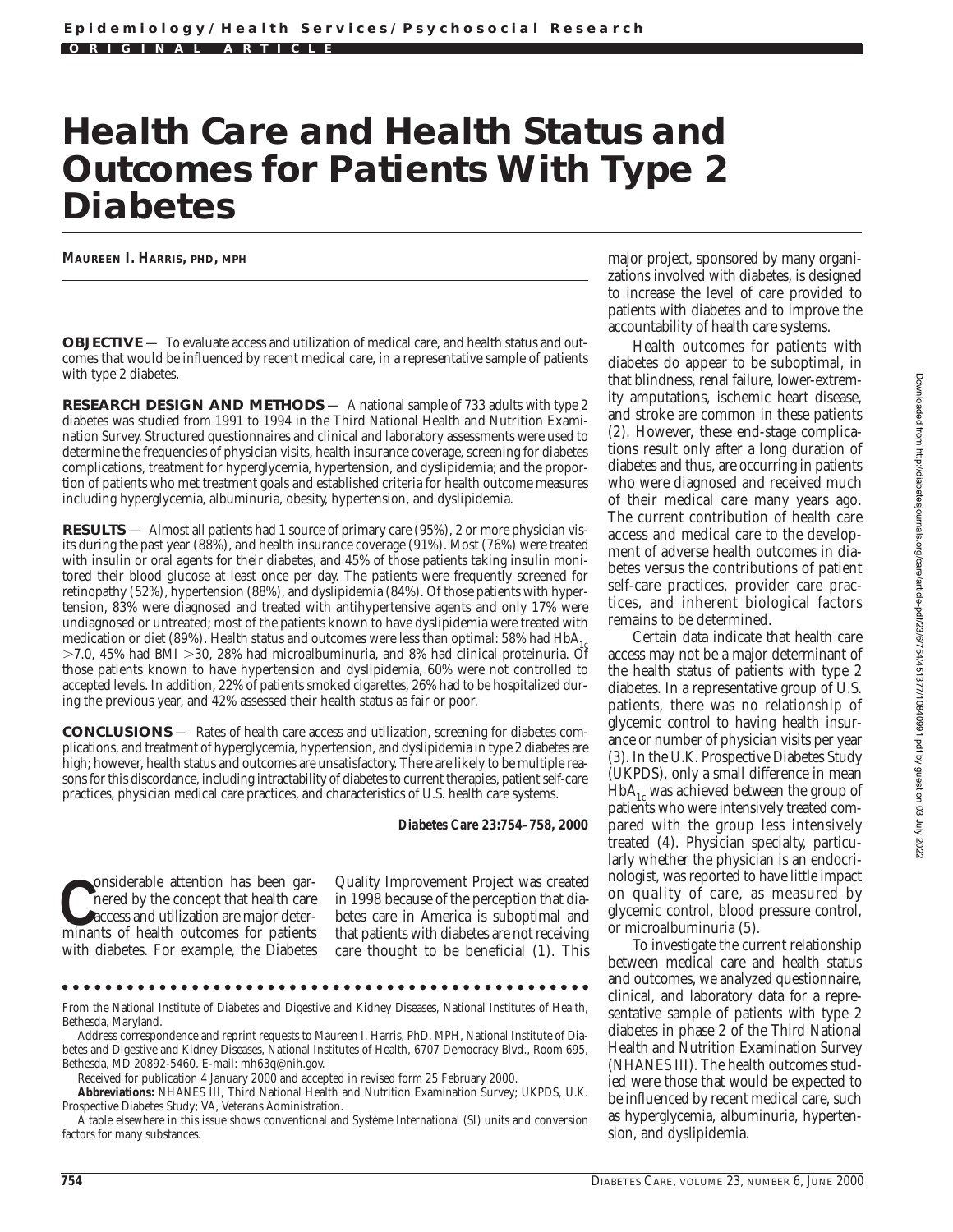**Table 1—***Health care access and medical care practices for adults with type 2 diabetes*

| Health care access and medical care category                 | % of patients |
|--------------------------------------------------------------|---------------|
| Has 1 usual source of ambulatory medical care                | 94.8(1.5)     |
| Sees 1 primary physician at this source                      | 92.4(2.2)     |
| Had 2 or more physician visits in past 12 months             | 88.0 (2.0)    |
| Has health insurance                                         | 90.7(2.1)     |
| Has private health insurance                                 | 65.8 (3.2)    |
| Diabetes therapy                                             |               |
| Treated with insulin, at least 2 injections per day          | 17.0(1.3)     |
| Treated with insulin, 1 injection per day                    | 11.3(1.0)     |
| Treated with oral agents                                     | 47.5(3.4)     |
| Not treated with insulin or oral agents                      | 24.2(2.2)     |
| Takes 3 or more prescription medicines                       | 52.9(2.9)     |
| Self-monitors blood glucose at least once per day            |               |
| Insulin treated                                              | 44.7(6.1)     |
| Not insulin treated                                          | 6.6(2.5)      |
| Had dilated eye examination in the past year                 | 52.1(2.8)     |
| Had blood pressure checked in the past 6 months              | 87.7 (1.9)    |
| Has had cholesterol checked                                  | 83.7(2.1)     |
| Has hypertension                                             |               |
| Previously diagnosed, taking antihypertensive medication     | 81.6(2.0)     |
| Previously diagnosed, not taking antihypertensive medication | 7.1(1.1)      |
| Undiagnosed                                                  | 11.3(1.5)     |
| Has dyslipidemia                                             |               |
| Previously diagnosed, treated with diet or medication        | 53.1(3.1)     |
| Previously diagnosed, not treated with diet or medication    | 6.4(1.0)      |
| Undiagnosed                                                  | 40.4(2.5)     |

Data are % (SEM). Data on dyslipidemia exclude 13% of subjects with triglyceride levels  $\geq$ 400 mg/dl, for whom the Friedewald equation is not valid.

## **RESEARCH DESIGN AND**

**METHODS** — Phase 2 of NHANES III was conducted from September 1991 to October 1994 and included a stratified probability sample of the U.S. population. Participants were interviewed in their homes and were given a standardized set of examinations and laboratory measurements in an examination center. There were 8,420 participants 25 years of age or older, of whom 804 had been diagnosed with diabetes before the survey. Women with diabetes diagnosed only during pregnancy (*n* = 55) and subjects with type 1 diabetes, defined as those with age at diagnosis  $<$ 30 years who had continuous insulin use since diagnosis  $(n = 13)$ , were deleted from the analysis. The remaining 733 subjects were considered to have type 2 diabetes.

Information was obtained by structured questionnaires on health insurance, use of physician services, diabetes therapy, selfmonitoring of blood glucose levels, frequency of dilated eye examinations, frequency of blood pressure and blood cholesterol screening, self-assessed health status, hospitalizations, and cigarette smoking.

Use of medications for treatment of hypertension and dyslipidemia was ascertained by self-report and by examination of prescription medicine containers and recording of the name of the medicine by the interviewer. Measurements of height, weight,  $HbA_{1c}$ , urine albumin and creatinine, blood pressure, lipids, and homocysteine were made during a separate clinical examination in which 90.5% of the interviewed subjects participated.  $HbA_{1c}$  was measured by a high-performance liquid chromatographic assay as used in the Diabetes Control and Complications Trial. Urine albumin was measured by a solid-phase fluorescent immunoassay (6). Urine creatinine was measured by a Jaffe rate reaction in which creatinine reacts with picrate in an alkaline solution to form a creatinine-picrate complex, which was read with an ASTRA clinical analyzer (Beckman Instruments, Fullerton, CA). Microalbuminuria was defined as a urinary albumin-to-creatinine ratio of 30–300 µg/mg; clinical proteinuria was defined as a urinary albumin-to-creatinine ratio of  $>300 \mu g/mg$ . Blood pressure was measured with a standard mercury

sphygmomanometer. Up to 3 measurements during the household interview and up to 3 measurements during the physical examination were made, with the participant in the sitting position after 5 min of rest. The means of all systolic and diastolic blood pressures were used to evaluate hypertension. Hypertension was defined as systolic blood pressure  $\geq 140$  mmHg or diastolic blood pressure  $\geq 90$  mmHg or treatment with antihypertensive medication. Serum total cholesterol was measured enzymatically (7) using a commercially available reagent mixture (Cholesterol/HP; Boehringer Mannheim Diagnostics, Indianapolis, IN). HDL cholesterol was measured in supernatants after the precipitation of apolipoprotein B–containing lipoproteins with heparin-manganese chloride and the removal of excess manganese by precipitation with sodium bicarbonate (8). Triglycerides were analyzed enzymatically using commercially available reagents (Agent Triglycerides Reagent Set; Abbott Laboratories, Chicago). LDL cholesterol was calculated using the Friedewald equation for those subjects with triglyceride  $<$ 400 mg/dl (9); dyslipidemia was defined as LDL cholesterol  $\geq$ 130 mg/dl or treatment with prescribed diet or medication.

Definitions of treatment goals and abnormal values for  $HbA_{1c}$ , proteinuria, obesity, blood pressure, blood lipids, and homocysteine are those recommended by the American Diabetes Association; the Joint National Committee on Detection, Evaluation, and Treatment of High Blood Pressure; the National Cholesterol Education Program; the National Kidney Foundation; and the American Heart Association (10–14).

Statistical analyses were carried out using SAS (Cary, NC) with appropriate sampling weights to adjust for the stratified sample design. Standard errors were calculated and logistic regression was performed using SUDAAN (Research Triangle Institute, Research Triangle Park, NC), a computer program that adjusts for the cluster sample design in computing variance.

## **RESULTS**

#### Health care access and medical care practices

Measures of health care for patients with diabetes are shown in Table 1. Almost all of the patients had 1 primary source of ambulatory medical care, described as a physician's office, clinic, or health center. Most of these patients consistently saw 1 specific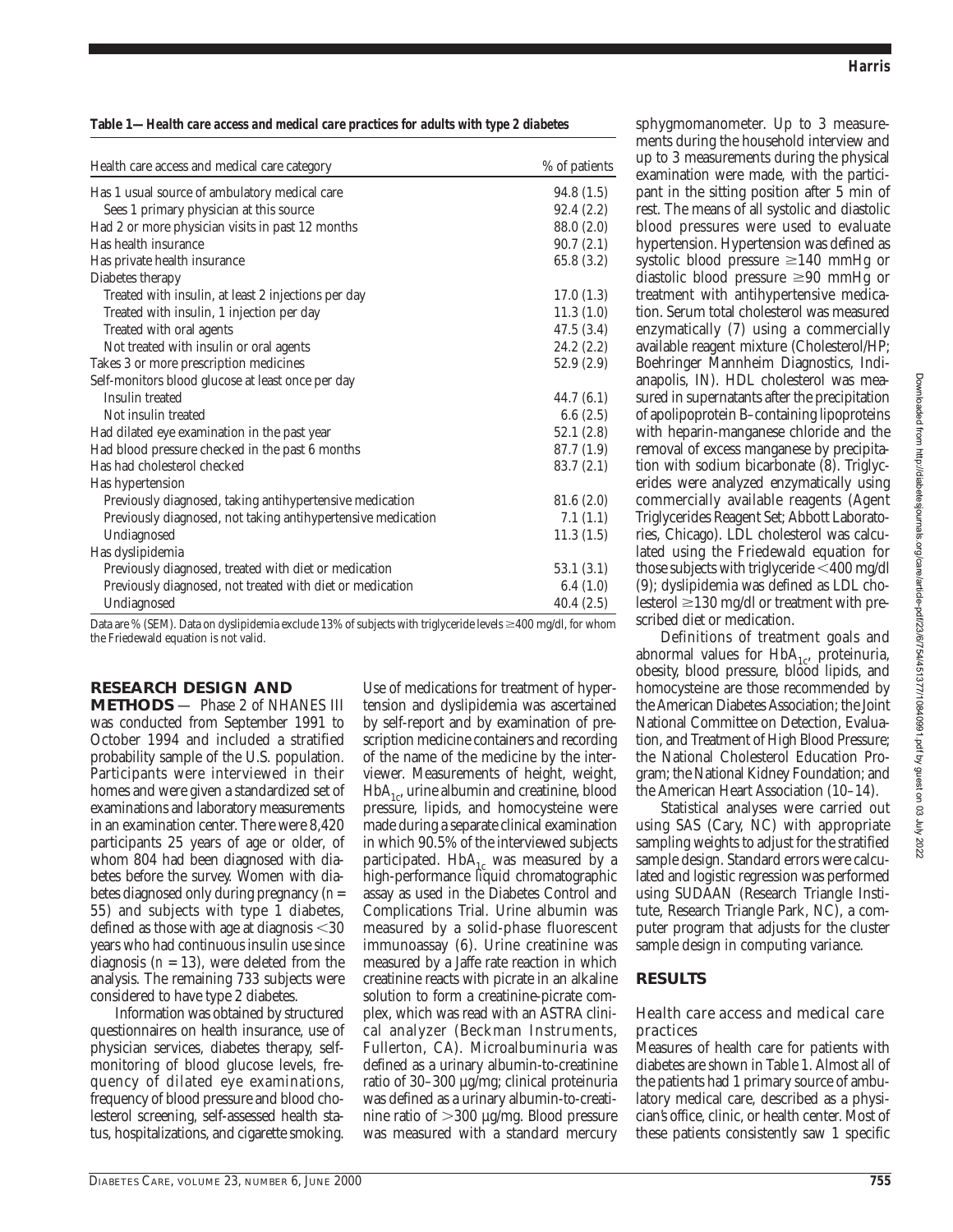physician at this source; 88% had at least semiannual visits and 65% had at least quarterly visits. Patients taking insulin had a higher visit rate (median 5.2 per year) than patients treated with oral agents or diet alone (median 3.8 per year).

Almost all of the patients (91%) had health insurance of some type with 66% covered through private insurance, 46% by Medicare, 15% by Medicaid, and 7% by Champus or the Veterans Administration (VA). Approximately 40% had multiple types of health insurance coverage. Of those patients covered by private insurance, 44% had Medicare coverage and 9% had Medicaid or Champus/VA. Among the patients with Medicare, 63% had private insurance and 24% had Medicare and/or Champus/VA; and among those with Medicaid, 13% had private insurance and 63% had Medicare.

The majority of patients were treated with insulin or oral agents for their diabetes (Table 1); only 4% were treated with both insulin and oral agents. Insulin use increased from 18% among the patients with  $<$  5 years since diagnosis of diabetes to 56% among those with  $\geq$ 15 years' duration. Concomitantly, use of oral agents declined from 60 to 25%. Of insulintreated patients,  $\sim 60\%$  took at least 2 injections per day. Use of prescription medicines was common; more than half of the patients took 3 or more prescribed medications, and 20% took 6 or more.

Self-monitoring of blood glucose was more common among insulin-treated patients, of whom 68% monitored at least once per week and 45% monitored at least once per day, than among those who were not treated with insulin (26 and 7%, respectively). Self-monitoring at least once per week was also more common among those with  $HbA_{1c} \geq 8\%$  (47%) than among those with  $HbA_{1c}$  <8% (32%). Urine glucose testing, at least once per week, was performed by 14% of the patients taking insulin and 8% of those not taking insulin.

Two-thirds of the patients had a dilated eye examination during the previous 2 years and one-half had an examination during the past year. Almost all of the patients had their blood pressure checked within the past 6 months, and most had their cholesterol measured (Table 1).

Clinical hypertension was present in 63% of patients. Of those patients with hypertension, 82% were being treated with antihypertensive medication, and hypertension was undiagnosed or untreated in only 18% (Table 1). Dyslipidemia was present in 67% of patients; of those with dyslipidemia, 60% were diagnosed, almost all of whom were being treated with medication or a prescribed diet, but 40% of those with dyslipidemia were undiagnosed.

# Health status and outcomes

Health status and outcome measures for patients with diabetes are shown in Table 2. At least 58% had an  $HbA_{1c}$  value  $>7.0\%$ , which is the recommended treatment goal for blood glucose control, including 73% of the insulin-treated patients, 61% of the patients taking oral agents, and 35% of those treated with diet alone. Mean  $HbA_{1c}$ was 7.8%; this was  $>5$  SD above the mean value of 5.2% for nondiabetic adults with normal fasting glucose  $\left($  < 110 mg/dl). Mean  $HbA_{1c}$  was similar for those treated with insulin (8.3%) or oral agents (8.0%) and was lower for those who were treated with diet alone (6.7%).

The majority of patients were overweight: 44% of men and 47% of women had BMI  $>30$ , and only 18% had BMI  $<$ 25. More than one-third of the patients had microalbuminuria or clinical proteinuria (Table 2).

Of those whose hypertension had been diagnosed before the survey, 59% were not controlled to the level of  $<$ 140/90 mmHg. Together with those who were newly found to have hypertension at the time of the survey, 40% of all patients had uncontrolled hypertension (Table 2). Most of the uncontrolled blood pressure was due to isolated systolic hypertension (81%), with elevated systolic and diastolic pressures occurring together (10%) or elevated diastolic pressure occurring alone (9%) being substantially less common.

An aggressive approach, including dietary changes and drug therapy, is recommended for diabetic patients who have LDL cholesterol values  $\geq$ 130 mg/dl. In NHANES III, among those who had previously been diagnosed with dyslipidemia, only 41% had LDL cholesterol  $<$ 130 mg/dl. In addition, about one-fourth of all of the patients had undiagnosed dyslipidemia. In sum, 51% of the patients had LDL cholesterol  $\geq$ 130 mg/dl. The percentage distributions for total cholesterol, HDL cholesterol, triglycerides, and LDL cholesterol are shown in Table 2. Large proportions of diabetic patients had levels that were above normal for each lipid variable. Elevated levels of lipoprotein(a) and homocysteine were found in 27 and 13%, respectively.

#### **Table 2—***Health status and outcomes for adults with type 2 diabetes*

| Health status                            |               |
|------------------------------------------|---------------|
| and outcome category                     | % of patients |
|                                          |               |
| $HbA_{1c}$ (%)<br>< 6.0                  | 22.2 (3.5)    |
| $6.0 - 7.0$                              | 20.1 (3.4)    |
| $7.0 - 8.0$                              | 17.0 (2.7)    |
| $8.0 - 9.0$                              | 15.7(2.4)     |
| $9.0 - 10.0$                             | 9.8(1.8)      |
| $\geq10.0$                               | 15.2(2.5)     |
| BMI $\geq$ 30 kg/m <sup>2</sup>          | 45.3 (3.7)    |
| Microalbuminuria                         | 28.2 (3.2)    |
| Clinical proteinuria                     | 7.6(1.7)      |
|                                          |               |
| Hypertension (mmHg)                      |               |
| Previously undiagnosed,<br>$\geq$ 140/90 | 7.1(1.6)      |
|                                          |               |
| Previously diagnosed, $\geq$ 140/90      | 32.8(2.5)     |
| Previously diagnosed, <140/90            | 23.1(3.1)     |
| Not hypertensive                         | 37.0(2.2)     |
| Dyslipidemia (mg/dl)                     |               |
| Previously undiagnosed, $\geq$ 130       | 27.1 (3.5)    |
| Previously diagnosed, $\geq$ 130         | 23.6 (3.7)    |
| Previously diagnosed, <130               | 16.3(1.9)     |
| Not hyperlipidemic                       | 33.0 (4.2)    |
| Serum total cholesterol (mg/dl)          |               |
| $<$ 200                                  | 32.1(2.1)     |
| 200-239                                  | 34.3 (4.0)    |
| $\geq$ 240                               | 33.6 (4.3)    |
| HDL cholesterol (mg/dl)                  |               |
| $<$ 35                                   | 27.6 (3.3)    |
| $35 - 45$                                | 34.5 (3.5)    |
| >45                                      | 37.9 (2.9)    |
| Triglyceride (mg/dl)                     |               |
| $<$ 200                                  | 58.4 (3.3)    |
| 200-399                                  | 29.0 (2.6)    |
| $\geq 400$                               | 12.6(1.6)     |
| LDL cholesterol (mg/dl)                  |               |
| < 100                                    | 15.4(1.8)     |
| 100-129                                  | 33.9 (4.4)    |
| 130–159                                  | 30.2(3.3)     |
| $\geq$ 160 mg/dl                         | 20.5 (3.8)    |
| Lipoprotein(a) > 30 mg/dl                | 26.5(2.4)     |
| Homocysteine > 15 µmol/l                 | 13.4(2.5)     |
| Cigarette smoker                         | 22.2 (2.8)    |
| Self-assessed health status fair         | 42.4(1.5)     |
| or poor                                  |               |
| Hospitalized in past 12 months           | 26.2(2.2)     |

Data are % (SEM). Data on dyslipidemia exclude 12.6% of subjects with triglyceride levels  $\geq$ 400 mg/dl, for whom the Friedewald equation is not valid.

Of the patients,  $\sim$ 22% were current cigarette smokers and 42% assessed their health status as fair or poor, with only 20% having excellent or good health. Onefourth had conditions that required hospitalization during the prior year.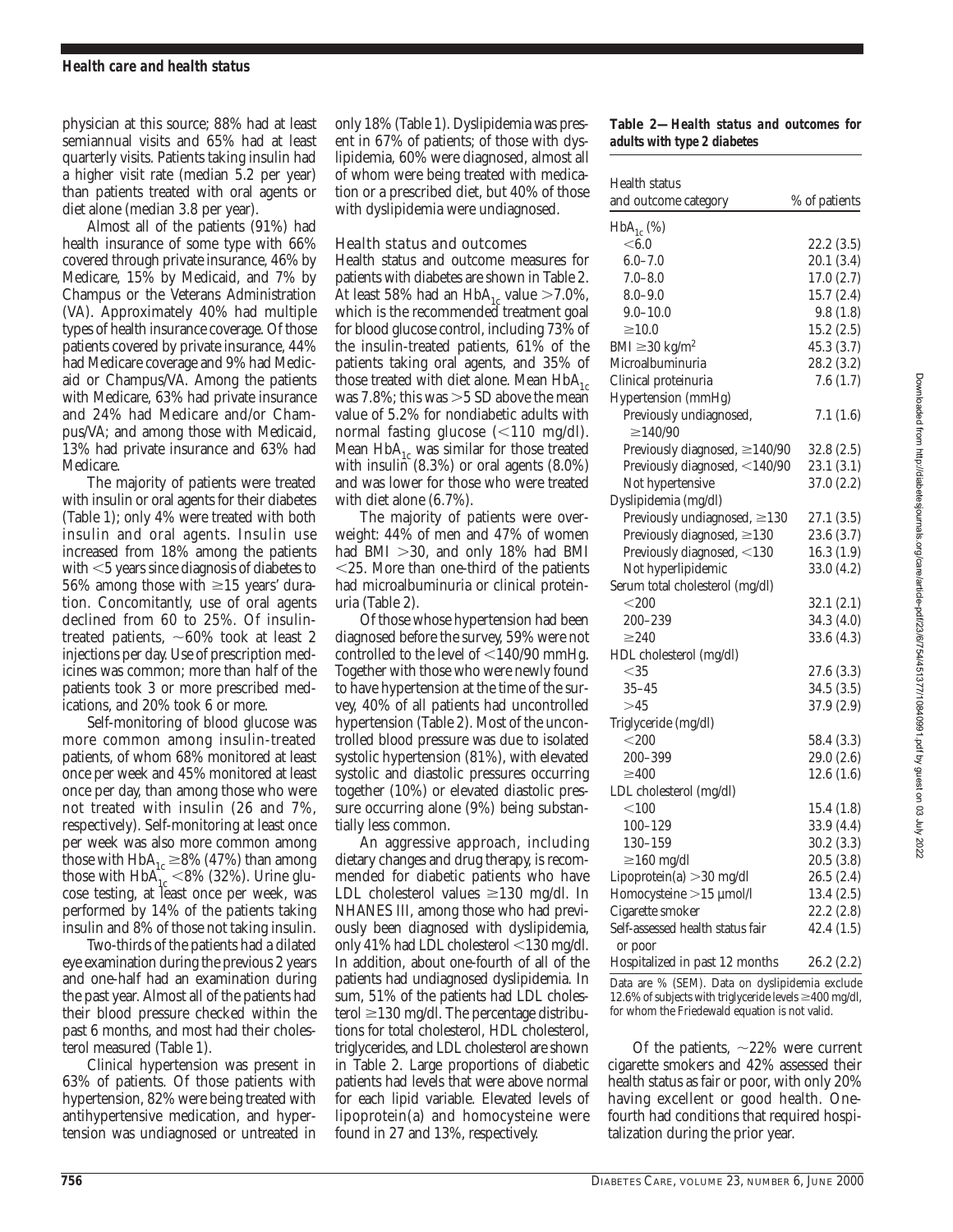The frequency of adverse outcomes was distributed across the group of patients and was not clustered in any of the subsets of patients. For the clinical outcomes of hyperglycemia (HbA<sub>1c</sub> > 7.0), obesity (BMI > 30), albuminuria, uncontrolled hypertension  $(\geq 140/90 \text{ mmHg})$ , and uncontrolled hyperlipidemia (LDL cholesterol  $\geq$ 130 mg/dl), most patients had either 1 (27%), 2 (29%), or 3 (26%) occurrences. In logistic regression analysis adjusted for age, sex, race, and duration of diabetes, these outcomes were not significantly associated with having a primary source of ambulatory medical care, number of physician visits per year, having any type of health insurance, or having private insurance  $(P > 0.2)$ .

**CONCLUSIONS** — These data, from a representative national survey, indicate that the frequencies of health care access and utilization, screening for diabetes complications, and treatment of hyperglycemia, hypertension, and dyslipidemia in patients with type 2 diabetes are high. The patients had extensive and frequent contact with the health care system and had health insurance. Most of the patients were treated with insulin or oral agents for their diabetes, and many monitored their own blood glucose levels. The patients were frequently screened for retinopathy, hypertension, and dyslipidemia. Only a small proportion of those with hypertension were undiagnosed or untreated. Most of the patients known to have dyslipidemia were being treated with medication or diet.

The NHANES III data also indicate, however, that health status and outcomes are far from optimal. Glycemic control was poor, many patients were obese and had albuminuria, much of the hypertension and dyslipidemia was not controlled, one-fourth of patients had to be hospitalized during the previous year, and one-fifth of patients smoked cigarettes. In sum, there appears to be discordance between health care access and health outcomes in type 2 diabetes.

If access and utilization of medical care is not an issue in the health status of patients with diabetes, what factors might be determining the poor outcomes in diabetic patients? The disease may simply be inherently resistant to current treatment methods. Diabetes is perceived to be significantly more difficult to manage than other common chronic conditions (15). The NHANES III data indicate that control of hyperglycemia, hypertension, dyslipidemia, and other risk factors for diabetes complications is com-

plex. Even in the setting of the UKPDS clinical trial of glycemic control of patients with type 2 diabetes, fasting glucose increased markedly over 9 years of follow-up, reflecting progressive failure of islet function (16). The intractability of obesity in diabetic patients to treatment is well recognized.

There may be inadequate use or underutilization of medications to treat hyperglycemia, hypertension, and dyslipidemia. Monotherapy with diet, sulfonylurea, or insulin becomes increasingly less effective with time, and the majority of patients require multiple therapies to achieve glycemic control over the long term (16). In NHANES III, the proportion of patients taking oral agents decreased with longer duration of diabetes and the proportion taking insulin increased, implying that patients were being transferred from oral agents to insulin rather than adding a second therapy. Only 4% used both insulin and oral agents.

Some under-utilization of medication may be due to failure by patients to take the medications they have been prescribed. For example, among patients who were prescribed oral agents to take twice per day, on only 66% of days was this regimen followed (17). Difficulties with medication occur more often among older patients and those taking multiple medications, which were characteristics of the NHANES III patients.

Inadequate patient skills, knowledge, and motivation about self-care are important determinants of adverse health outcomes. Daily self-care is a central element in the management of diabetes, and semiannual or quarterly visits to physicians, such as those of the NHANES III patients, are insufficient for this daily care. Although many NHANES III patients did not monitor their blood glucose levels as frequently as might be deemed optimal, the efficacy of self-monitoring in type 2 diabetes is questionable (18). Physicians routinely indicate that noncompliance by patients with diabetes is the most common barrier to care (19), but there can be a marked gap between patients' receipt of information about self-care from their physicians and the patients' absorbing or retaining this information (20).

Physician practice behaviors and settings are influential in determining health outcomes in diabetes. Most primary care for diabetes is delivered by internists and general and family practitioners. Physicians who see more than the average number of patients per unit of time tend to have lower rates of testing for HDL cholesterol and proteinuria and of referrals for ophthalmic examination (21). Even though diabetes is a common condition, physicians may not see many patients with diabetes; in 1 large staffmodel health maintenance organization, .90% of the primary care physicians had  $<$  60 patients with diabetes (22). Many primary care physicians do not have organized systems for care of chronic illness (23).

Adequate co-involvement of the medical care team, the patient, and the family appears to be sentinel in effective management of diabetes. Clinical trials have demonstrated that health care systems that use nurses and other nonphysician personnel as case managers and those with telephonebased contact are efficacious in improving glycemic control, blood pressure, and lipid levels (24–27). A key element in the success of the Diabetes Control and Complications Trial was the frequent clinic visits involving nurses and dietitians, and the extensive telephone access to these health care practitioners afforded to patients in the intensive intervention group in which  $HbA_{1c}$ remained low throughout the study (28). Availability of social support, such as that provided by nurse case managers, appears to be a major factor that contributes to adherence by diabetic patients to such behaviors as following a diabetic diet, weight loss, taking prescribed medications, checking blood glucose, and checking feet (29).

In summary, although rates of health care access, screening for diabetes complications, and treatment of hyperglycemia, hypertension, and dyslipidemia in type 2 diabetes are high, health status and outcomes are unsatisfactory. There are likely to be multiple reasons for this discordance, including intractability of diabetes to current therapies, patient self-care practices, physician medical care practices, and characteristics of U.S. health care systems.

#### **References**

- 1. Diabetes Quality Improvement Project. http://www.diabetes.org/dqip.asp.
- 2. Harris MI, Cowie CC, Reiber G, Boyko E, Stern M, Bennett P (Eds.): *Diabetes in America.* 2nd ed. Washington, DC, U.S. Govt. Printing Office, 1995 (NIH publ. no. 95-1468)
- 3. Harris MI, Eastman RC, Cowie CC, Flegal KM, Eberhardt MS: Racial and ethnic differences in glycemic control of adults with type 2 diabetes. *Diabetes Care* 22:403–408, 1999
- 4. U.K. Prospective Diabetes Study (UKPDS) Group: Intensive blood-glucose control with sulphonylureas or insulin compared with conventional treatment and risk of complications in patients with type 2 diabetes